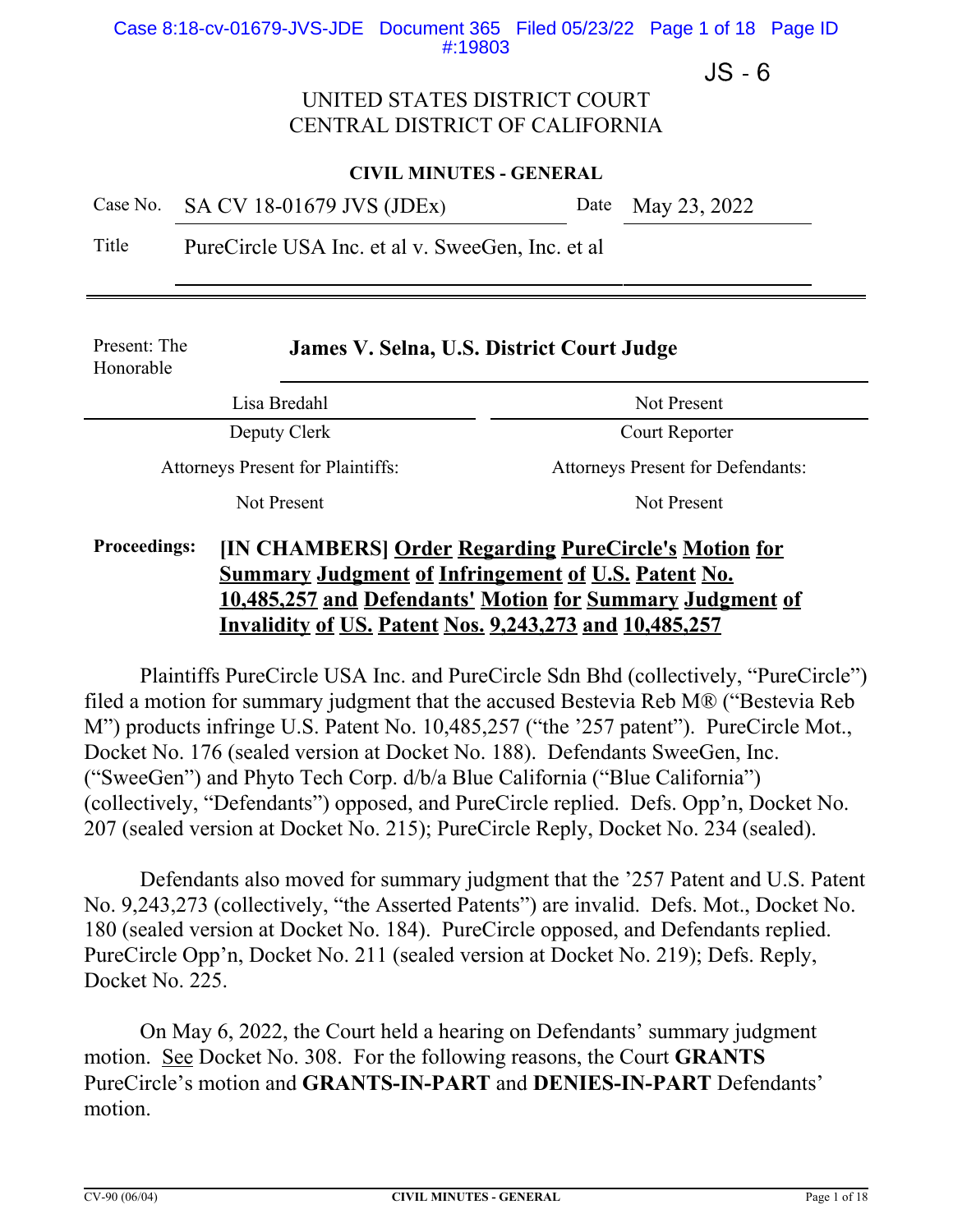# Case 8:18-cv-01679-JVS-JDE Document 365 Filed 05/23/22 Page 2 of 18 Page ID #:19804

### **I. BACKGROUND**

PureCircle accuses Defendants of infringing the Asserted Patents. FAC, Docket No. 79. The '273 Patent is titled "Method for Making Rebaudioside X," and "relates to a biocatalytic process for preparing compositions comprising steviol glycosides, including highly purified steviol glycoside compositions. '273 Patent at 1:16-18. The '257 Patent is titled "Method of Making Steviol Glycosides," and has the same specification as the '273 Patent.

The Asserted Patents are generally directed to a method of making specific kinds of artificial sweeteners or sugar substitutes known as "steviol glycosides." Docket No. 169 at 1-2 (citing FAC ¶ 29). Steviol glycosides are naturally occurring chemicals derived from the *Stevia rebaudiana* plant. Id. According to PureCircle, most sweeteners today use a particular kind of steviol glycoside known as "Rebaudioside A" or "Reb A," "one of the two most prevalent steviol glycosides in the *Stevia rebaudiana* plant." Id. at 2 (citing Bollinger Opening Rpt., Docket No. 173-1 ¶ 38). The Asserted Patents claim a method for making a different steviol glycoside: "Rebaudioside X," also referred to as "Rebaudioside M" or "Reb M." See Docket No. 143 (granting stipulation that "Rebaudioside X" as used in the Asserted Patents is the same as Reb M).

Reb M is a steviol glycoside with a non-sugar core (steviol) and six "glucose" or sugar units. See Docket No. 169 at 2. Annotated Figure 1 of the '273 Patent, depicted below, shows a diagram of the structure of Reb M:



See id. at 2; '273 Patent, Fig. 1, 3:48. According to Plaintiff, "Reb M is a particularly valuable steviol glycoside because it tastes more like sugar than other steviol glycosides," but "exists only in trace amounts—less than about 0.1% by weight of the total steviol glycoside content—in the natural stevia plant, making it difficult and expensive to obtain in commercial quantities." Id. at 2-3.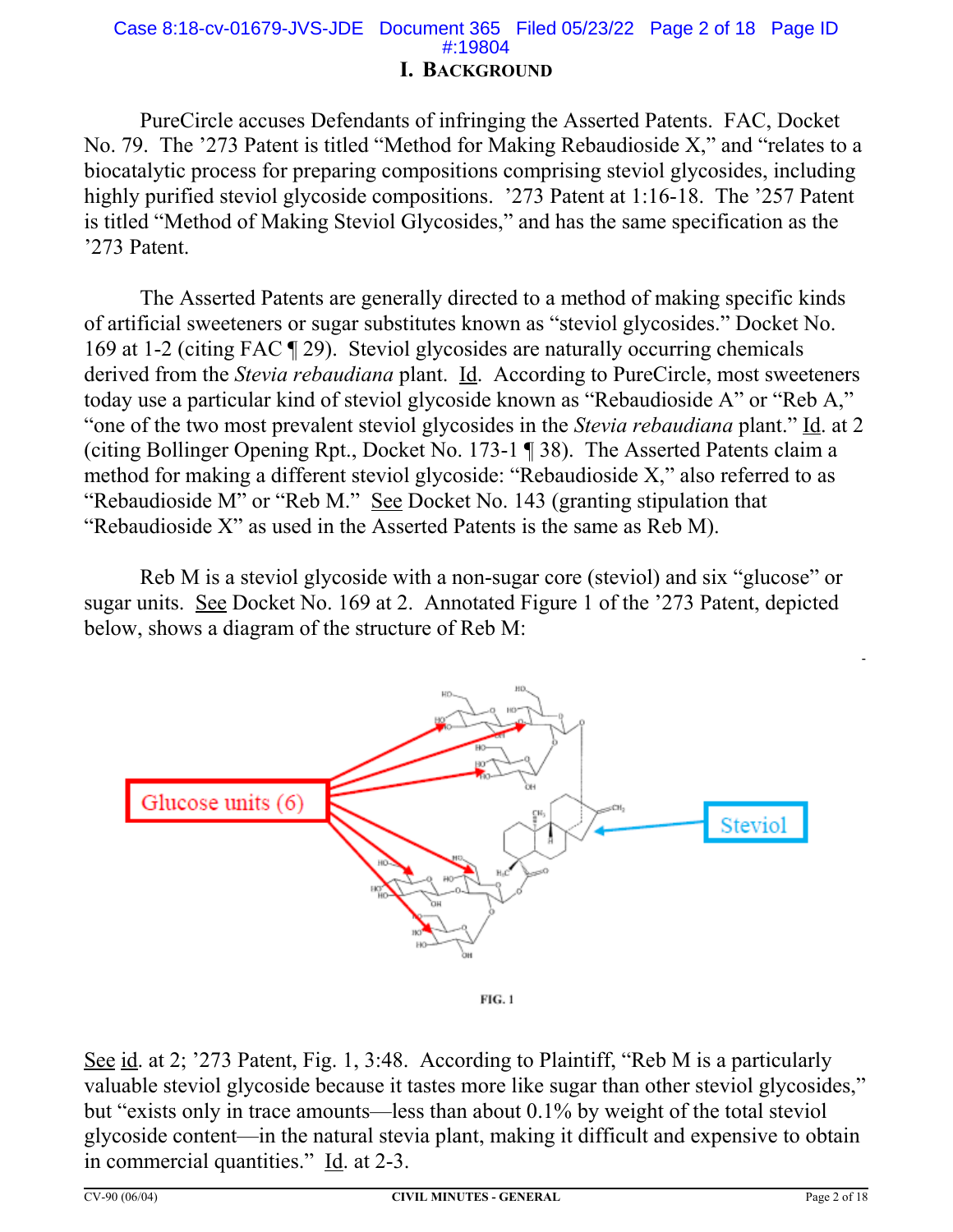### Case 8:18-cv-01679-JVS-JDE Document 365 Filed 05/23/22 Page 3 of 18 Page ID #:19805

The Asserted Patents claim to solve this problem by "developing new methods for making Reb M using genetic engineering of microorganisms." Id. at 3. The Asserted Patents disclose that Reb M is made by "contacting a starting composition comprising a steviol glycoside substrate with UDP-glucosyltransferase [i.e., a 'UGT enzyme']<sup>1</sup>, thereby producing a composition comprising a target steviol glycoside comprising one or more additional glucose [or sugar] units than the steviol glycoside substrate." '273 Patent at 1:61-67. In other words, the method of the Asserted Patents makes Reb M by using UGT enzymes to add sugar units to a steviol glycoside with less than six sugar units until it has six, thereby converting it to Reb M. See id. at 2. Microorganisms, such as yeast or bacteria, "are induced to produce" the UGT enzymes, which the microorganisms "would not normally produce." Id*.* at 3.

Claim 1 of the '257 Patent claims this process. See '257 Patent, Claim 1. Specifically, Claim 1 of the '257 Patent recites:

1. A method for adding at least one glucose unit to a steviol glycoside substrate to provide a target steviol glycoside, comprising contacting the steviol glycoside substrate with a recombinant biocatalyst protein enzyme comprising UDP-glucosyltransferase, wherein the target steviol glycoside is Rebaudioside X.

'257 Patent, Claim 1.

 Claim 1 of the '273 Patent, however, specifically claims making Reb M from "Rebaudioside D" or "Reb D," a steviol glycoside with five sugar units: two "on the C-19 side"and three "on the C-13 side." Docket No. 143. Claim 1 recites:

1. A method for making Rebaudioside X comprising a step of converting Rebaudioside D to Rebaudioside X using a UDP-glucosyltransferase, wherein the conversion of Rebaudioside D to Rebaudioside X is at least about 50% complete.

'273 Patent, Claim 1. PureCircle asserts that Defendants infringe Claims 1-14 of the '273 Patent and Claims 1-7 of the '253 Patent (collectively, "the Asserted Claims"). See generally Docket No. 169; PureCircle Mot. Claim 1 of both patents are the only independent claims.

<sup>&</sup>lt;sup>1</sup> For the purposes of this order, the Court uses the phrase "UGT enzymes" to refer to UDPglucosyltransferase, not UDP-glycosyltransferase.<br>CV-90 (06/04) CIVIL MINU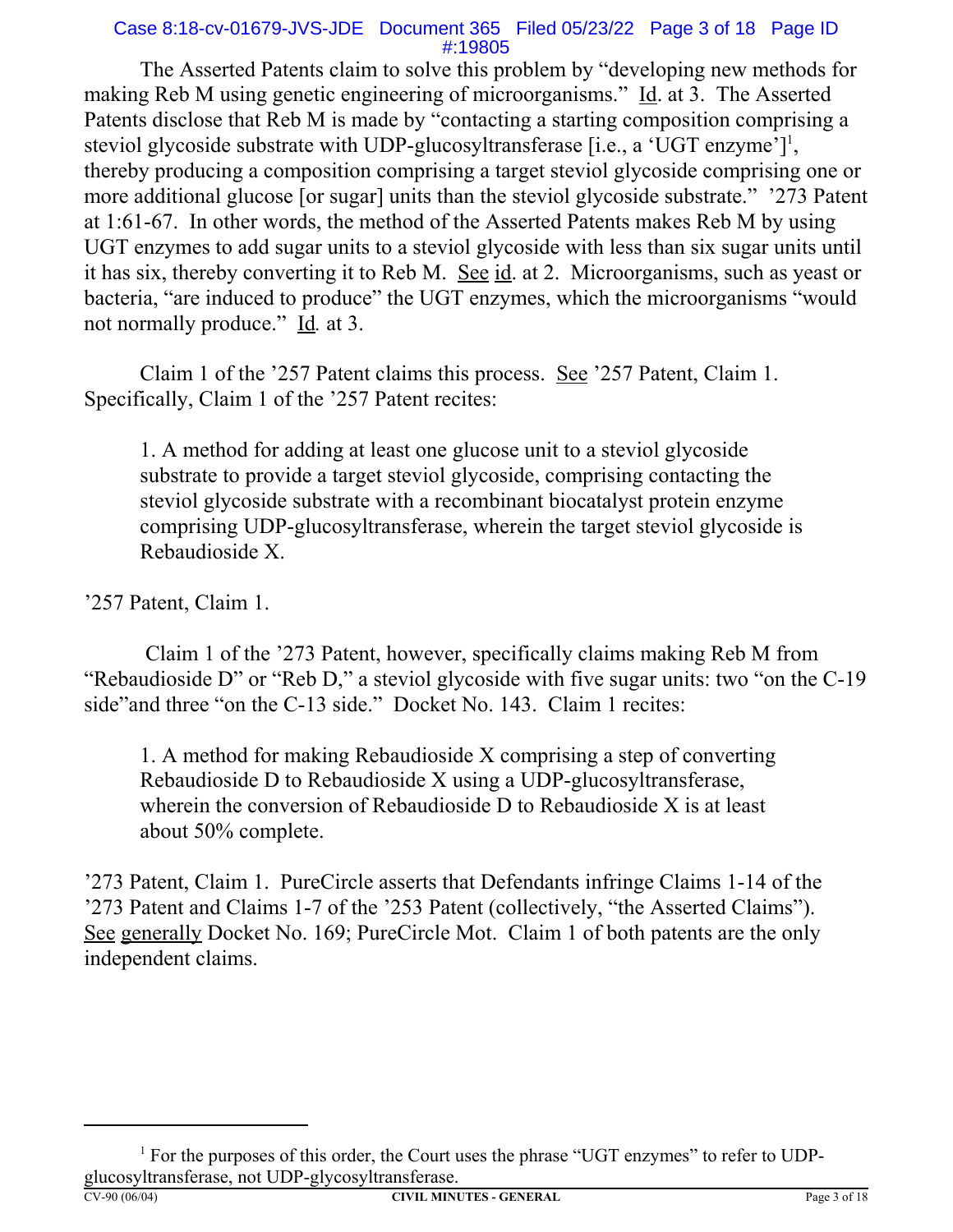### **II. LEGAL STANDARD** Case 8:18-cv-01679-JVS-JDE Document 365 Filed 05/23/22 Page 4 of 18 Page ID #:19806

### **A. Summary Judgment**

Summary judgment is appropriate where the record, read in the light most favorable to the nonmovant, indicates "that there is no genuine dispute as to any material fact and the movant is entitled to judgment as a matter of law." Fed. R. Civ. P. 56(a)<sup>2</sup>; <u>see also MEMC Elec. Materials, Inc. v. Mitsubishi Materials Silicon Corp.</u>, 420 F.3d 1369, 1373 (Fed. Cir. 2005). The burden initially is on the moving party to demonstrate an absence of a genuine issue of material fact. Id.; see also Celotex Corp. v. Catrett, 477 U.S. 317, 322–24 (1986). If, and only if, the moving party meets its burden, then the non-moving party must produce specific evidence to rebut the moving party's claim and create a genuine dispute of material fact. MEMC, 420 F.3d at 1373; see also Anderson v. Liberty Lobby, Inc., 477 U.S. 242, 250 (1986). If the non-moving party meets this burden, then the motion will be denied. See generally Bose Corp. v. JBL, Inc., 274 F.3d 1354, 1360 (Fed. Cir. 2001).

### **B. Patent Invalidity**

To obtain summary judgment of invalidity, a moving party must overcome the statutory presumption of 35 U.S.C. § 282 that issued patent claims are valid. Section 282 mandates that "[a] patent shall be presumed valid" and that "[t]he burden of establishing invalidity of a patent or any claim thereof shall rest on the party asserting such invalidity." 35 U.S.C. § 282. A party seeking to overcome the statutory presumption and establish the invalidity of an issued patent claim must prove the invalidity by clear and convincing evidence. Microsoft Corp. v. I4I Ltd. P'ship, 564 U.S. 91, 112 (2011).

Every patent must contain a written description and be enabled:

The specification shall contain a written description of the invention, and of the manner and process of making and using it, in such full, clear, concise, and exact terms as to enable any person skilled in the art to which it pertains, or with which it is most nearly connected, to make and use the same, and shall set forth the best mode contemplated by the inventor or joint inventor of carrying out the invention.

35 U.S.C.  $\S$  112(a). The written description is distinct from the enablement requirement, although the two "often rise and fall together." Ariad Pharm., Inc. v. Eli Lilly & Co., 598 F.3d 1336, 1352 (Fed. Cir. 2010).

<sup>&</sup>lt;sup>2</sup> Rule 56 was amended in 2010. Subdivision (a), as amended, "carries forward the summary judgment standard expressed in former subdivision (c), changing only one word — genuine 'issue' becomes genuine 'dispute.'" Fed. R. Civ. P. 56, Notes of Advisory Committee on 2010 amendments. **CV-90 (06/04) CIVIL MINUTES - GENERAL** Page 4 of 18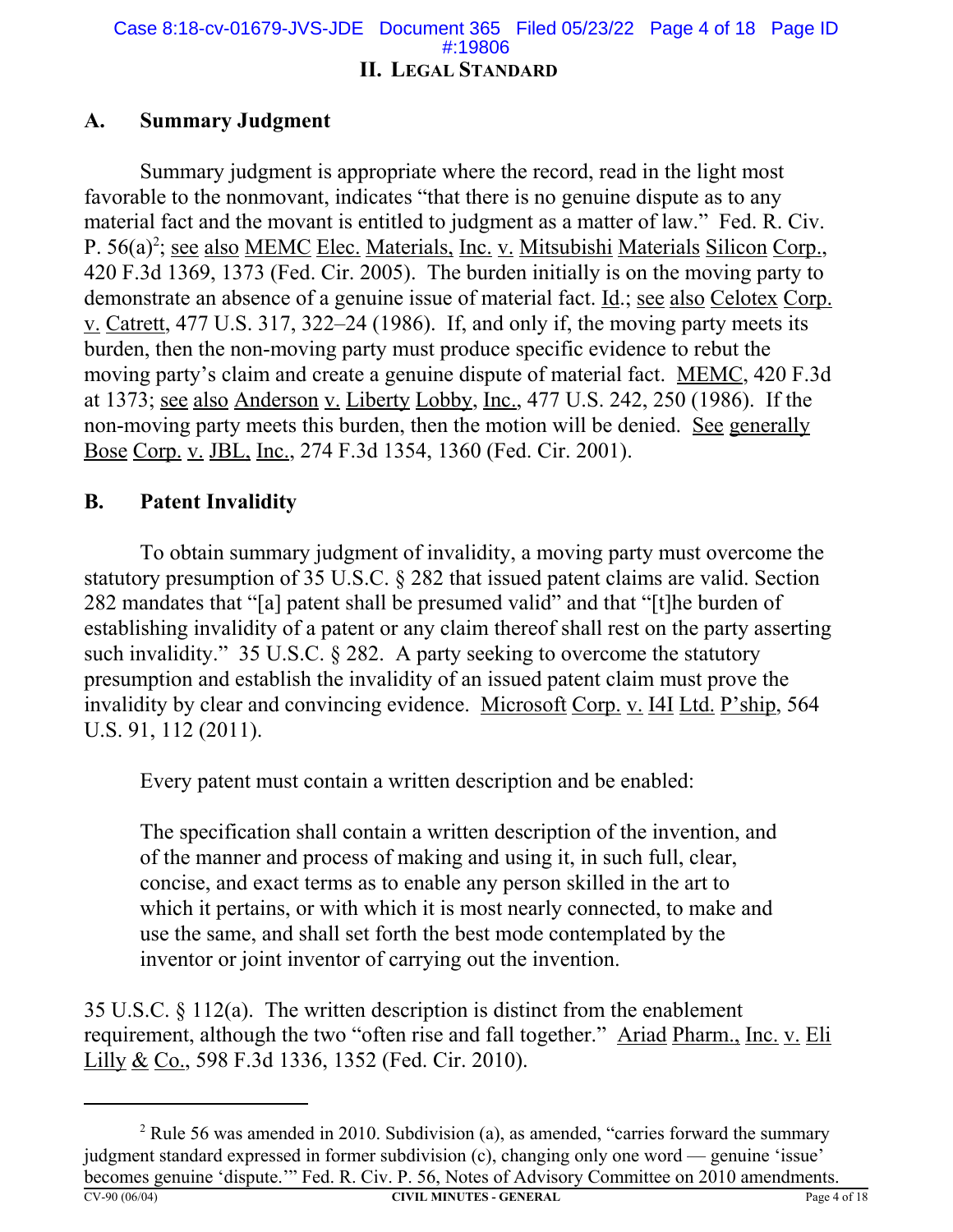### **III. DISCUSSION** Case 8:18-cv-01679-JVS-JDE Document 365 Filed 05/23/22 Page 5 of 18 Page ID #:19807

### **A. PureCircle's Motion**

PureCircle argues that there is no dispute that the accused Bestevia Reb M products infringe Claims 1-7 of the '257 Patent. PureCircle Mot. Defendants do not dispute that the accused products infringe Claims 1-7 of the '257 Patent to the extent that the claims are valid. See Defs. Opp'n at 3-4. Accordingly, the Court **GRANTS** PureCircle's motion.

### **B. Defendants' Motion**

Defendants argue that the Asserted Claims are invalid for three reasons: 1) they are patent ineligible under  $\S$  101, 2) they lack written description support under  $\S$ 112, and 3) they lack an enabling disclosure under § 112. Defs. Mot. The Court considers each argument.

1. Patent Ineligibility Under 35 U.S.C. § 101

An invention or a discovery is patentable if it is a "new and useful process, machine, manufacture, or composition of matter, or any new and useful improvement thereof." 35 U.S.C. § 101. "In choosing such expansive terms . . . Congress plainly contemplated that the patent laws would be given wide scope." Diamond v. Chakrabarty, 447 U.S. 303, 308 (1980). Still, the Supreme Court has identified exceptions to this wide scope to "distinguish patents that claim the building blocks of human ingenuity, which are ineligible for patent protection, from those that integrate the building blocks into something more." Alice Corp. Pty. Ltd. v. CLS Bank Int'l, 134 S. Ct. 2347, 2350 (2014) (quoting Mayo Collaborative Servs. v. Prometheus Labs., Inc., 566 U.S. 66, 89 (2012)) (internal quotations omitted). These exceptions to patent protection are "laws of nature, natural phenomena, and abstract ideas." Diamond v. Diehr, 450 U.S. 175, 185 (1981).

In Mayo and Alice, the Supreme Court set forth a two-step framework for determining patent eligibility under § 101. A claim is ineligible under section 101 if "(1) it is 'directed to' a patent-ineligible concept, i.e., a law of nature, natural phenomenon, or abstract idea, and (2), if so, the particular elements of the claim, considered 'both individually and as an ordered combination,' do not add enough to 'transform the nature of the claim' into a patent-eligible application.'" Elec. Power Grp., LLC v. Alstom S.A., 830 F.3d 1350, 1353 (Fed. Cir. 2016) (quoting Alice, 573 U.S. at 217 (internal quotations omitted)).

If the claims are not directed to a patent-ineligible concept, the claims fall within the scope of § 101 and are patent-eligible.If the claims fail step one, however, under step two, "the court must search for an inventive concept—i.e., an element or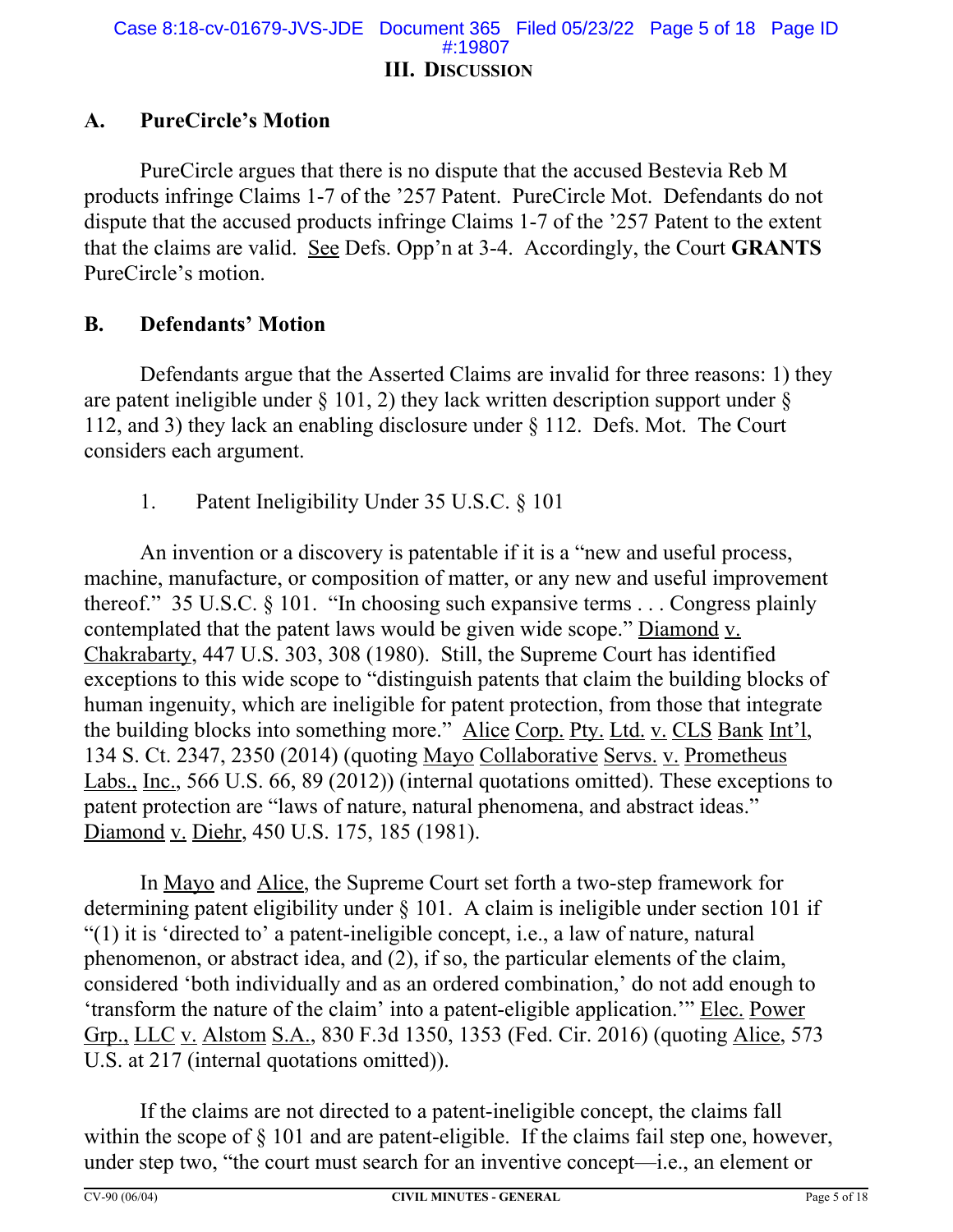### Case 8:18-cv-01679-JVS-JDE Document 365 Filed 05/23/22 Page 6 of 18 Page ID #:19808

combination of elements that is sufficient to ensure that the patent in practice amounts to significantly more than a patent upon the [ineligible concept] itself." Alice, 134 S. Ct. at 2355 (citing Mayo, 566 U.S. at 72-73). The question in the law of nature context is whether the claims at issue add more than "well-understood, routine, conventional activity already engaged in by the scientific community" to the law of nature. Rapid Litig. Mgmt Ltd. v. CellzDirect, Inc., 827 F.3d 1042, 1047 (Fed. Cir. 2016) (quoting Mayo, 566 U.S. at 79-80). "[G]roundbreaking, innovative, or even brilliant discovery does not by itself satisfy the § 101 inquiry." Ass'n for Molecular Pathology v. Myriad Genetics, Inc., 569 U.S. 576, 577 (2013). "Whether the claim elements or the claimed combination are well-understood, routine, conventional is a question of fact." Aatrix Software, Inc. v. Green Shades Software, Inc., 882 F.3d 1121, 1128 (Fed. Cir. 2018).

Defendants argue that the Asserted Claims are patent ineligible under § 101 because they are directed to a law of nature. Defs. Mot. at 6-18. Specifically, Defendants assert that the claims of the '257 Patent are directed to the natural law of converting steviol glycosides to Reb M using UGT enzymes, and the claims of the '273 Patent are directed to the natural law of converting a particular steviol glycoside, Reb D, to Reb M using UGT enzymes. See id. at 7, 13. According to Defendants, "The patent recognizes that all the components of the claimed biocatalytic process, (*e.g.*, steviol substrates, target Reb M, and UDP-glucosyltransferase) are also found in nature." Id. at 7 (citing Defs. SUF, Docket No. 185 (sealed) ¶¶ 33-35). Defendants also argue that none of the additional limitations found in the dependent claims "alters the fact that these claims are directed to naturally occurring processes." Id. at 8.

Defendants argue that the Asserted Claims do not recite an inventive concept either. Defendants address five groups of limitations that they anticipate Plaintiff will argue provide an inventive concept: 1) the use of "recombinant" UGT enzymes in Claims 1-7 of the '257 Patent; 2) the use of "host microorganisms" to "express" the UGT enzymes in Claims 6-7 of the '257 Patent and Claims 12-13 of the '273 Patent; 3) the purity percentages for Reb M in Claims 3-5 of the '257 Patent and Claims 4-6 of the '273 Patent; 4) the conversion percentages of Reb D to Reb M in Claims 1 and 7-11 of the '273 Patent; and 5) the use of the UGT76G1 UGT enzyme in Claim 14 of the '273 Patent. See id. at 9-13, 15-18. For Groups 1 and 2, Defendants assert those "limitations merely limit the source of the UDP-glucosyltransferase enzyme but specify nothing regarding the *structure* or *function* of the enzyme produced, which can be identical to the wild type (as embodied in the only example provided in the specification) nor any non-natural role the enzyme plays in the claimed process."  $Id$  at 10 (emphasis in original) (citing Defs. SUF ¶¶ 55-56). For Groups 3 and 4, Defendants aver that the Asserted Claims do not specify any steps or methods for achieving the claimed purity or completion percentages. See id. at 12-13 (citing Defs. SUF ¶¶ 60-62, 64), 15-17 (citing Defs. SUF ¶¶ 38-40, 43-46, 48-49, 60, 62). Finally, for Group 5, Defendants argue that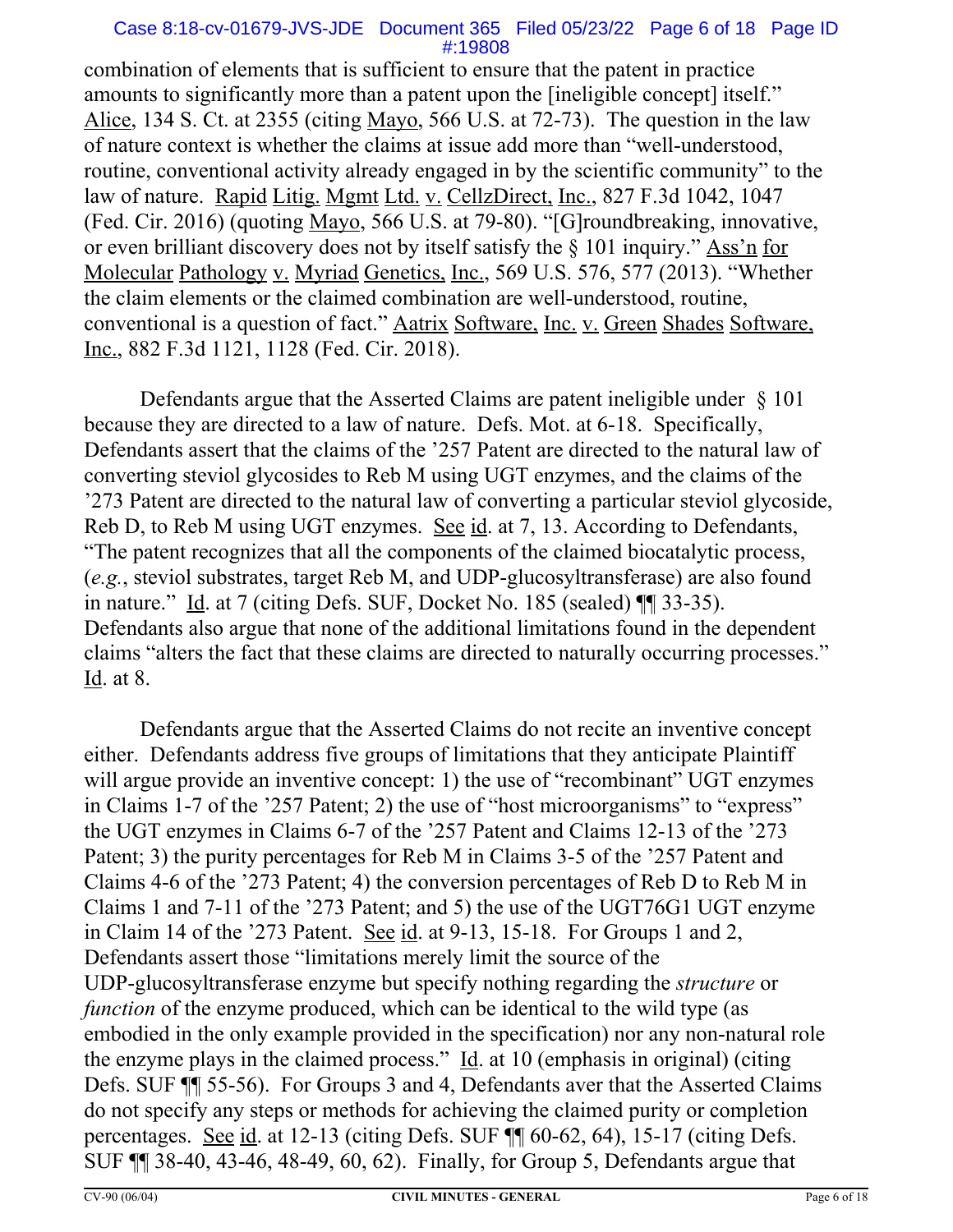UGT76G1 is also naturally occurring and cannot supply the inventive concept. See id. at 18.

PureCircle responds that the Asserted Claims are patent eligible under step one of the Mayo/Alice test because they are directed to methods of preparation not found in nature. According to PureCircle, "in contrast to claims directed to diagnostics, method-of-preparation claims like the '273 and '257 Patents' claims are usually found to be patent-eligible." PureCircle Opp'n at 11 (citing Illumina, Inc. v. Ariosa Diagnostics, 967 F.3d 1319, 1325-29 (Fed. Cir. 2020); CellzDirect, 827 F.3d at 1048- 50). PureCircle argues that the Asserted Claims go beyond the natural law of converting steviol glycosides to Reb M because "it is impossible to make significant amounts of" Reb M in nature due to the combination of enzymes that add and remove glucose to rebaudiosides in the *Stevia rebaudiana* plant. Id. at 5-6 (citing PureCircle AMF, Docket No. 218-1 at 44-67 (sealed version at Docket No. 219) ¶¶ 59, 60).

PureCircle also argues that the claims of the '257 Patent are eligible because they recite "recombinant" UGT enzymes, which are not found in nature. See id. at 5. PureCircle further avers for the purity percentage claims that "a process of preparing purified Rebaudioside M does not occur in nature." Id. at 7 (citing PureCircle AMF ¶¶ 22, 23). Similarly, PureCircle asserts for the conversion percentage claims that "[t]here is no evidence indicating that conversion levels required by the claims of the '273 Patent occur in nature." Id. at 8-9. Finally, PureCircle argues the "microorganisms identified in the claims do not produce the claimed enzymes in nature, but only when they are bioengineered by humans to do so." Id. at 7-8 (citing PureCircle AMF ¶¶ 25, 27).

Defendants reply that PureCircle commits two legal errors in its patent eligibility analysis. First, according to Defendants, claims that recite man-made elements may still be directed to natural laws under step one of the Mayo/Alice test. See Defs. Reply at 2-4 (citing Athena Diagnostics, Inc. v. Mayo Collaborative Servs., LLC, 915 F.3d 743, 750, 753-54 (Fed. Cir. 2019); Roche Molecular Systems, Inc. v. CEPHEID, 905 F.3d 1363, 1371-73 (Fed. Cir. 2018); Ariosa Diagnostics, Inc. v. Sequenom, Inc., 788 F.3d 1371, 1373-74, 1376-77 (Fed. Cir. 2015)). Defendants assert that the "recombinant" UGT enzymes are structurally and functionally identical to the naturally occurring UGT enzymes and do "not overcome ineligibility under § 101." Id. at 5-6 (citing Biogen MA Inc. v. EMD Serono, Inc., 976 F.3d 1326, 1332 (Fed. Cir. 2020); In re Roslin Institute (Edinburgh), 750 F.3d 1333 (Fed. Cir. 2014)). Defendants also argue, "Although the 'recombinant biocatalyst protein enzyme' is produced in an expression system (*e.g.*, a host microorganism), the claims allow that enzyme to be *used* in *any* environment to make Reb M." Id. at 6 (emphasis in original). Defendants further argue that the purity and conversion percentage limitations do not change the underlying natural process, making them irrelevant under the step one inquiry. See id. at 7-9. Second, Defendants argue that methodsof-preparation are not per se eligible and PureCircle's cited cases are inapposite. See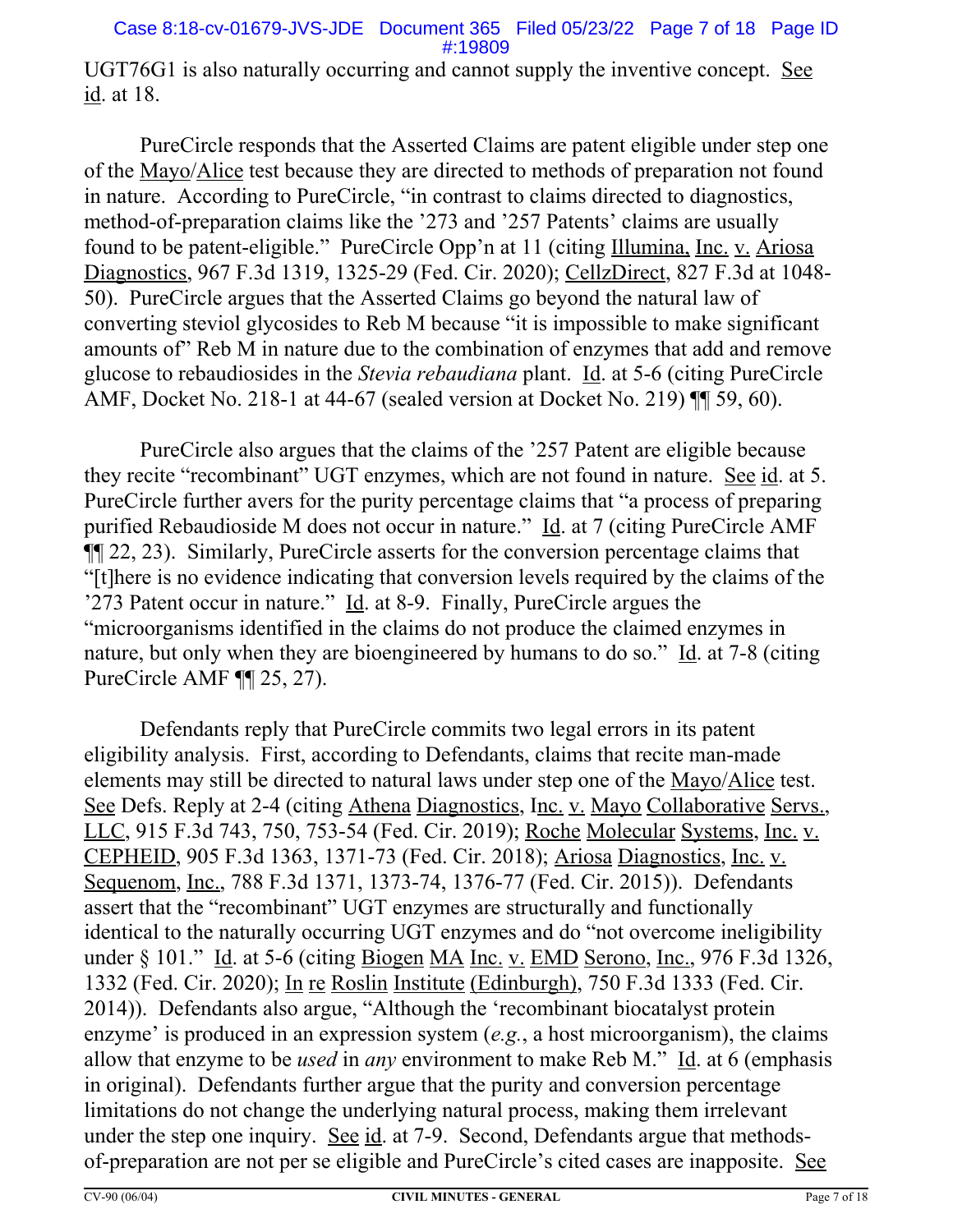### id. at 9-10.

The Court finds that Claims 1-5 of the '257 Patent and Claims 1-11 and 14 of the '273 Patent are patent ineligible. As shown by the intrinsic evidence, each of those claims is directed to the natural law of converting steviol glycosides, and specifically Reb D in the case of the claims of the '273 Patent, to Reb M using UGT enzymes. The Asserted Patents disclose that Reb M occurs naturally in the *Stevia rebaudiana* plant. See '257 Patent at 1:28-40. PureCircle does not dispute that "[t]he conversion of certain steviol glycosides, such as Reb D, to Reb M by a [UGT enzyme] occurs naturally in [the *Stevia rebaudiana* plant]." See Defs. SUF ¶ 34; PureCircle SGD, Docket No. 218-1 at 1-44 (sealed version at Docket No. 219) ¶ 34. Thus, there is no dispute that the conversion of steviol glycosides and Reb D to Reb M using UGT enzymes is a natural process.

The specification also indicates that the claimed invention is directed to that process. As the Asserted Patents disclose, "The present invention provides a biocatalytic process for preparing a composition comprising a target steviol glycoside by contacting a starting composition comprising a steviol glycoside substrate with UDP-glucosyltransferase, thereby producing a composition comprising a target steviol glycoside comprising one or more additional glucose units than the steviol glycoside substrate." '257 Patent at 1:51-57; see also id. at Abstract, 1:6-8, 4:9-14. The Asserted Patents define "biocatalytic" to mean "the use of natural catalysts, such as protein enzymes, to perform chemical transformations on organic compounds," and disclose that "[b]iocatalyst protein enzymes can be naturally occurring or recombinant proteins." Id. at 4:20-26. The Asserted Patents also disclose that the invention provides "simple, efficient, and economic methods for preparing compositions comprising steviol glycosides, including highly purified steviol glycoside compositions." Id. at 1:44-47. Thus, the specification demonstrates that the invention disclosed in the Asserted Patents is directed to the natural law of converting steviol glycosides to Reb M using UGT enzymes.

When viewed as a whole, Claims 1-5 of the '257 Patent and Claims 1-11 and 14 of the '273 Patent do not recite any additional limitations that would indicate that the claims are directed to more than just the natural law described in the specification either. First, for the claims of the '257 Patent, the "recombinant" UGT enzyme limitations do not make the claims directed to something more than the natural law. Synthetically-created chemical compositions that are structurally and functionally identical to their naturally-occurring counterparts, e.g., genetic clones, are not patent eligible. *See* Athena, 915 F.3d at 752 ("use of a man-made molecule in a method claim employing standard techniques to detect or observe a natural law may still leave the claim directed to a natural law"); Roche, 905 F.3d at 1371-73 (citing In re BRCA1- & BRCA2-Based Hereditary Cancer Test Patent Litig., 774 F.3d 755, 760- 61 (Fed. Cir. 2014)); Roslin, 750 F.3d at 1337. The Asserted Patents disclose that the "recombinant" UGT enzymes may be both structurally and functionally identical to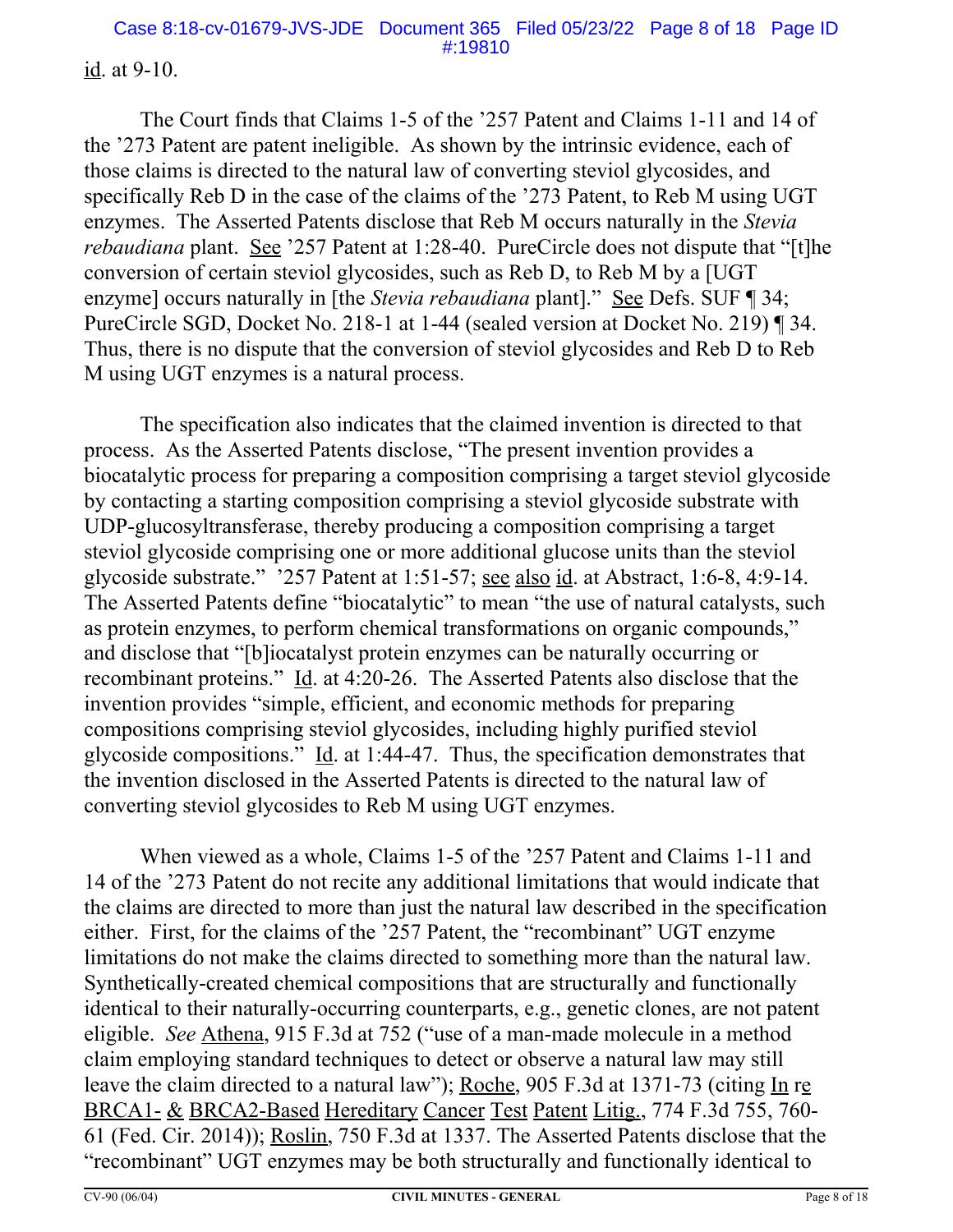### Case 8:18-cv-01679-JVS-JDE Document 365 Filed 05/23/22 Page 9 of 18 Page ID #:19811

the naturally occurring UGT enzymes." See id. at 4:20-26. Further, the Court construed the term "recombinant biocatalyst protein enzyme" to mean "[a] protein enzyme made from a gene that has been cloned and introduced into an expression system." Claim Construction Order, Docket No. 143 at 3. Thus, the recited "recombinant" enzymes are no different than the naturally occurring UGT enzymes.

Citing the Federal Circuit's decisions in Illumina and CellzDirect, PureCircle argues that the claims are still eligible because they are methods-of-preparation claims using genetic copies rather than diagnostic method claims using genetic copies or claims to a genetic copy itself. In CellzDirect, the Federal Circuit found that patent eligible claims directed to an "improved process of preserving hepatocytes," that comprised freezing hepatocytes, thawing the hepatocytes, removing the non-viable hepatocytes, and refreezing the viable hepatocytes. 827 F.3d at 1045. In Illumina, the Federal Circuit found that patent eligible claims reciting "a method of preparing a fraction of DNA that includes physical process steps with human-engineered size parameters to selectively remove some maternal DNA in blood to produce a mixture enriched in fetal DNA." 967 F.3d at 1328. In both cases, the claimed method involved at least one step performed by a human that went beyond the natural law itself. By contrast, Claims 1-5 of the '257 Patent recite only a naturally occurring process, the "recombinant" UGT enzymes are necessary for that process, and that the process is the same for both "recombinant" and naturallyoccurring UGT enzymes.

To the extent PureCircle argues that method-of-preparation claims are per se eligible, the Court disagrees. The Court does not read the Federal Circuit's decisions to hold that methods-of-preparation are per se eligible. In Alice, the Supreme Court found method claims that recited "an abstract idea while adding the words 'apply it with a computer'" were ineligible. 134 S. Ct. at 2350–51. The court stated that "wholly generic computer implementation is not generally the sort of additional feature that provides any practical assurance that the process is more than a drafting effort designed to monopolize the abstract idea itself." Id. at 2358 (internal quotation marks omitted). Similarly, a method of preparation that recites a natural law and steps to apply it without more would be ineligible, too. Otherwise, any diagnostic claim could be drafted as a method of preparation claim by rephrasing the claim as a method of preparing a sample and then analyzing the sample with a diagnostic test. In each case, the Court must look to the claim as a whole to determine whether the claim is directed to a natural law or something else. Here, despite being method-ofpreparation claims, Claims 1-5 of the '257 Patent as a whole are directed to a natural law.

Second, the purity and conversion percentage limitations also do not change that the claims are directed to a natural law. "[T]o avoid ineligibility, a claim must 'ha[ve] the specificity required to transform [the] claim from one claiming only a result to one claiming a way of achieving it." Am. Axle & Mfg., Inc. v. Neapco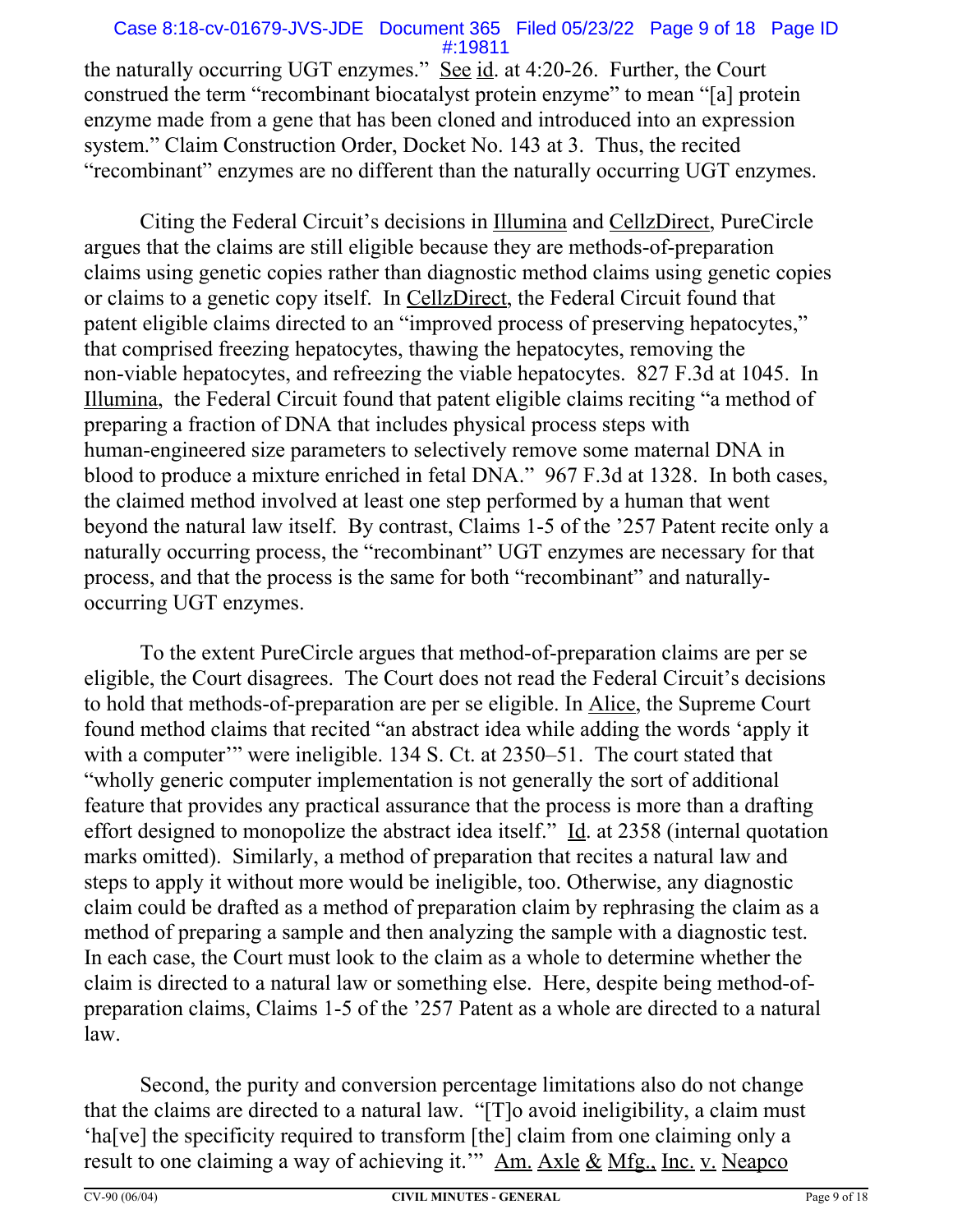#### Case 8:18-cv-01679-JVS-JDE Document 365 Filed 05/23/22 Page 10 of 18 Page ID #:19812

Holdings LLC, 967 F.3d 1285, 1296 (Fed. Cir. 2020). PureCircle argues that significant amounts of Reb M, the claimed purity percentages of Reb M, and the claimed conversion percentages do not occur in nature. As Defendants argue, however, the claims are broad enough to encompass the conversion of one Reb D compound to one Reb M compound, which would be a 100% conversion rate. Thus, the conversion percentage limitations are also naturally occurring, contrary to Plaintiff's assertion. Further, Claims 3-5 of the '257 Patent and Claims 1-11 and 14 of the '273 Patent do not specify how to achieve a particular purity or conversion percentage; rather, they only recite the resulting percentages. Accordingly, those limitations also do not make the claims directed to more than just the natural law.

PureCircle does not argue that the Asserted Claims recite an inventive concept under step 2 of the Mayo/Alice test. Accordingly, the Court holds that Claims 1-5 of the '257 Patent and Claims 1-11 and 14 of the '273 Patent are patent ineligible as a matter of law.

The Court also finds that Claims 6 and 7 of the '257 Patent and Claims 12 and 13 of the '273 Patent, i.e., the "host microorganism" claims, are directed to patent-eligible methods of preparation. Unlike Claims 1-5 of the '257 Patent and Claims 1-11 and 14 of the '273 Patent, the "host microorganism" claims recite a particular step performed by a human for achieving a particular result, i.e., creating UGT enzymes to convert steviol glycosides to Reb M. Like the steps in the claims in Illumina and CellzDirect, that step takes those claims beyond the natural law itself. Defendants do not dispute that the claimed microorganisms do not naturally produce UGT enzymes. Further, Defendants' argument that the enzymes can be used in any environment to make Reb M does not support ignoring the "host microorganism" limitations in the eligibility analysis.

For the above stated reasons, the Court **GRANTS** Defendants' motion as to Claims 1-5 of the '257 Patent and Claims 1-11 and 14 of the '273 Patent and **DENIES** Defendants' motion as to Claims 6 and 7 of the '257 Patent and Claims 12 and 13 of the '273 Patent.

## 2. The Written Description Requirement Under 35 U.S.C. § 112

To satisfy the written description requirement, "the description 'must clearly allow persons of ordinary skill in the art to recognize that [the inventor] invented what is claimed." Ariad, 598 F.3d at 1351 (quoting In re Gosteli, 872 F.2d 1008, 1012 (Fed. Cir. 1989)). "In other words, the test for sufficiency is whether the disclosure of the application relied upon reasonably conveys to those skilled in the art that the inventor had possession of the claimed subject matter as of the filing date." Id. (quoting Ralston Purina Co. v. Far–Mar–Co, Inc., 772 F.2d 1570, 1575 (Fed. Cir. 1985)). This "requires an objective inquiry into the four corners of the specification from the perspective of a person of ordinary skill in the art." Id. To meet this requirement, "[a]n applicant is not required to describe in the specification every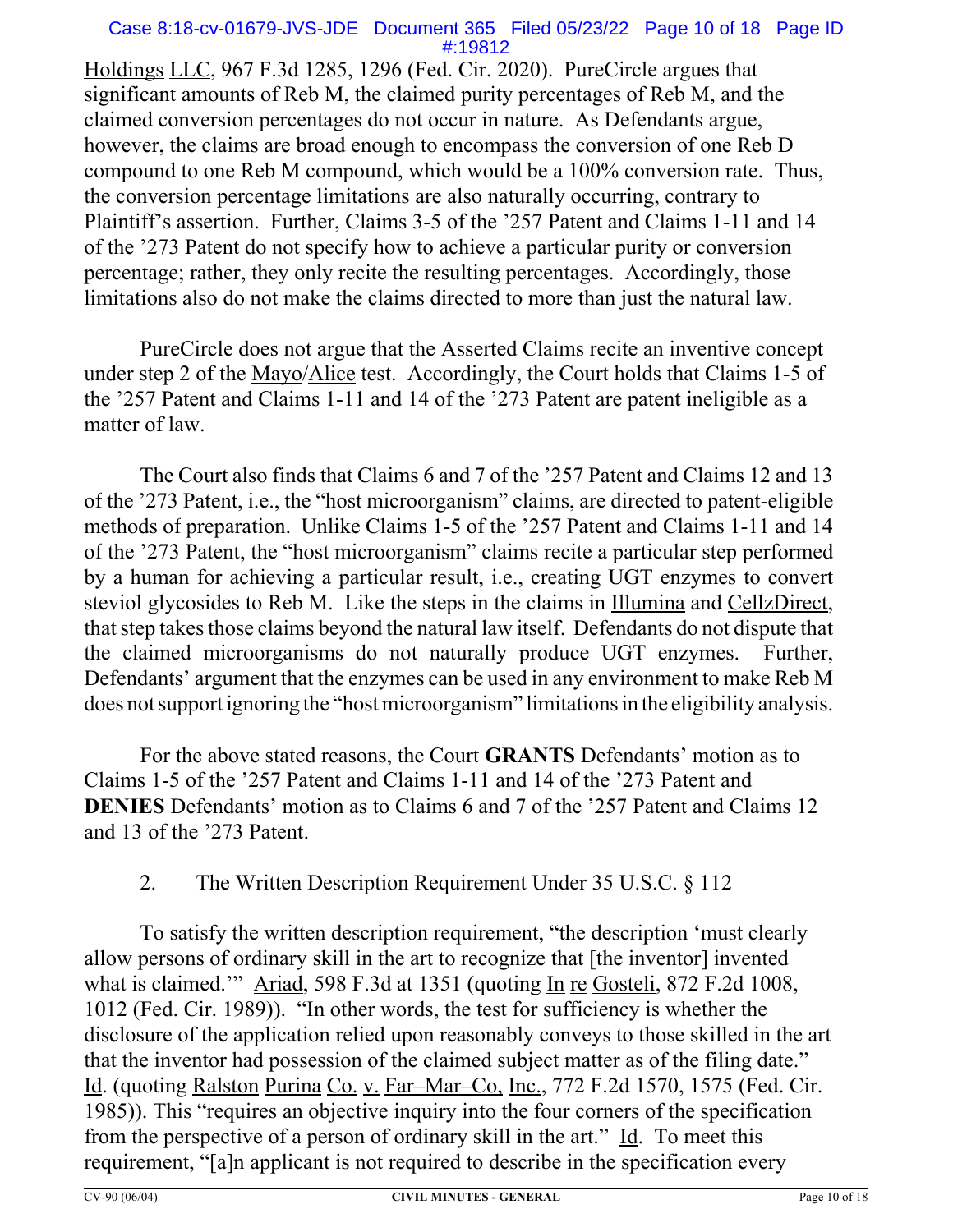### Case 8:18-cv-01679-JVS-JDE Document 365 Filed 05/23/22 Page 11 of 18 Page ID #:19813

conceivable and possible future embodiment of his invention." Cordis Corp. v. Medtronic AVE, Inc., 339 F.3d 1352, 1365 (Fed. Cir. 2003) (quoting Rexnord Corp. v. Laitram Corp., 274 F.3d 1336, 1344 (Fed. Cir. 2001)). Thus, "[a] specification may, within the meaning of 35 U.S.C.  $\S$  [112(a)], contain a written description of a broadly claimed invention without describing all species that [the] claim encompasses." Id. (quoting Utter v. Hiraga, 845 F.2d 993, 998 (Fed. Cir. 1988)). Further, "[a] patent need not teach, and preferably omits, what is well known in the art." Epistar Corp. v. Int'l Trade Comm'n, 566 F.3d 1321, 1336 (Fed. Cir. 2009) (quoting Spectra–Physics, Inc. v. Coherent, Inc., 827 F.2d 1524, 1534 (Fed. Cir. 1987)).

Compliance with the written description requirement of 35 U.S.C. § 112 is a question of fact. Ariad, 598 F.3d at 1355. A patent also can be held invalid for failure to meet the written description requirement based solely on the face of the patent specification. Univ. of Rochester v. G.D. Searle & Co., 358 F.3d 916, 927 (Fed. Cir. 2004).

Defendants assert that the term "UDP-glucosyltransferase" as used in the Asserted Claims lacks written description support because it is a broad, functionallydefined genus limitation. Defs. Mot. at 18-26. According to Defendants, the term "UDP-glucosyltransferase" is defined by its function: "the ability to transfer a glucose unit." Id. at 19. Defendants argue that under that definition, the term "covers not just naturally occurring UDP-glucosyltransferases, but 'any' UDP-glucosyltransferase mutant, fusion, and UDP-glucosyltransferase known or discovered *after* the patents' May 22, 2012 filing date." Id. (emphasis in original) (citing Defs. SUF  $\P$ ] 94-102). Defendants estimate that may include "1.1 x  $10^{12}$ candidates (one thousand billion)," which is effectively "a 'limitless number' of compounds." Id. at 20 (quoting Juno Therapeutics, Inc. v. Kite Pharma, Inc., 10 F.4th 1330, 1337 (Fed. Cir. 2021)). Defendants assert that although Claims 2, 3, and 14 of the '273 Patent limit the term "UDP-glucosyltransferase," Claims 2 and 3 only limit the term functionally and Claim 14 uses the phrase "comprises," meaning the term still encompasses an unreasonable number of enzymes. See id.

Defendants also argue that the specification does not describe a representative number of species or identify any common structural features for UGT enzymes. Id. at 21. Instead, as Defendants argue, the specification only discloses one example: "the conversion of Reb D to Reb M using *in-vitro*-produced wild type UGT76G1." Id. at 21-22 (citing Defs. SUF ¶¶ 48, 49, 83). Further, according to Defendants, the other examples of UGT enzymes in the specification show that "sequence similarity" and "enzymatic activity" are not correlated. Id. at 22 (citing Defs. SUF ¶¶ 110, 111). Moreover, Defendants aver that PureCircle's expert, Dr. Martin Bollinger, concedes that "no experimentally determined structure of a [UGT enzyme] was known in 2012," and further research would have been necessary to discover additional candidates. See id. at 23-25 (citing Defs. SUF ¶¶ 66-70, 74, 75, 80, 82, 112-115).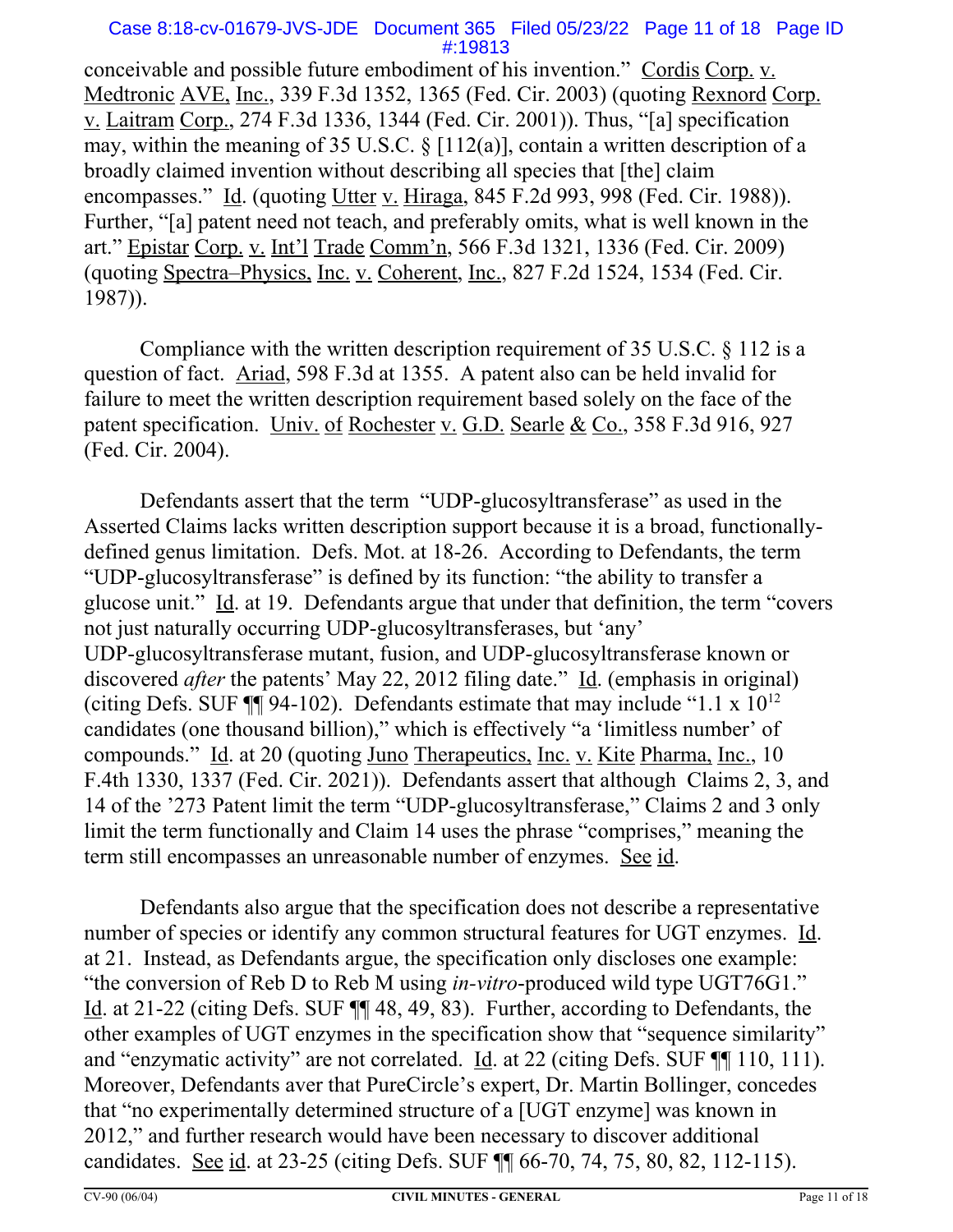### Case 8:18-cv-01679-JVS-JDE Document 365 Filed 05/23/22 Page 12 of 18 Page ID #:19814

Finally, Defendants argue, "As of the May 22, 2012 filing date, only 12 [UGT enzymes] had been identified and only four had been proven capable of adding glucose to steviol glycosides." Id. at 25 (citing Defs. SUF ¶¶ 71, 81). Thus, Defendants argue that the Asserted Patents provide no written description support for other UGT enzymes, such as those used to convert Rebaudioside D4 ("Reb D4") to Reb M in Defendants' manufacturing process. See id. at 23 (citing Defs. SUF ¶[91-93).

 PureCircle responds that the Asserted Claims have adequate written description support under the Original Claims doctrine. See PureCircle Opp'n at 14- 20. According to PureCircle, the Original Claims doctrine states that claims filed in an original patent application can serve as written description support for the limitations found in those claims, with the exception of "claims to a functionally defined genus." See id. at 13-14 (citing Crown Packaging Tech. v. Ball Metal Beverage, 635 F.3d 1373, 1380 (Fed. Cir. 2011); Mentor Graphics Corp. v. EVE-USA, Inc., 851 F.3d 1275, 1297 (Fed. Cir. 2017); In re Koller, 613 F.2d 819, 823 (CCPA 1980)). As PureCircle emphasizes, Defendants does not dispute that the limitations in the Asserted Claims are found in the original claims. See id. at 15 (citing PureCircle SUF, Docket No. 219-1 (sealed) ¶¶ 3, 4).

PureCircle also argues that the term "UDP-glucosyltransferase" is structurally, not functionally, defined, as there are other enzymes that perform the same function as UGT enzymes, i.e., add glucose units to steviol glycosides, but are not UGT enzymes. See id. at 15-16 (citing PureCircle SUF ¶ 5-9)). PureCircle asserts that Dr. Gervay-Hague, Defendants' expert, testified that the term is structural. Id. at 16 (citing PureCircle SUF ¶¶ 11, 12). PureCircle further avers the Court's construction of the term "UDP-glucosyltransferase" limits the term to particular kinds of UGT enzymes, not that all UGT enzymes perform the same function. See id. at 17-18. Thus, Plaintiff argues that the Court should deny Defendants' motion as to their written description defense and grant summary judgment in its favor. See id. at 13, 16.

Further, PureCircle argues that there are material disputes of fact with regard to many of Defendants' assertions. First, PureCircle asserts, "mutants are not an unlimited structural class: after all, the reason they are called 'mutants' is that they are minor adjustments based on the original on the original wild-type enzymes, homology modelling can show which mutants will be most active, and the vast majority of mutants were shown to be active."  $\underline{Id}$ . at 18-19 (internal citations omitted) (citing PureCircle SUF ¶¶ 15-17; Defs. SUF ¶ 73). Second, PureCircle argues, "the structure of [UGT enzymes] capable of adding glucose units had been determined by modelling based upon the known crystal structures of several [UGT enzymes]." Id. at 20 (citing PureCircle SUF ¶¶ 18-20). Third, PureCircle argues that the Asserted Patents did not need to specifically describe the enzymes used to convert Reb D4 to Reb M because the term "UDP-glucosyltransferase" is structural, and, at a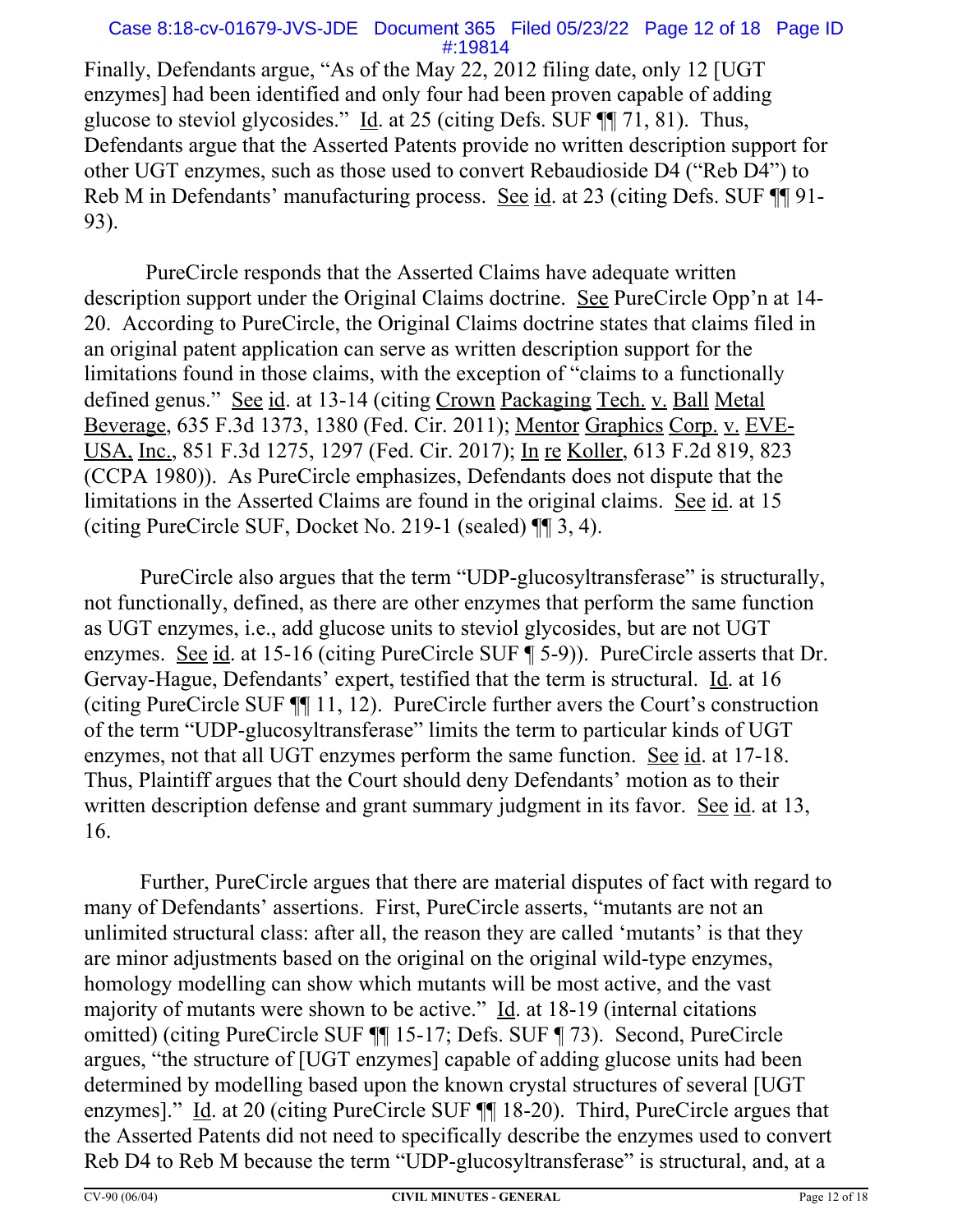### Case 8:18-cv-01679-JVS-JDE Document 365 Filed 05/23/22 Page 13 of 18 Page ID #:19815

minimum, there are factual disputes whether the Asserted Patents provided written description support for that enzyme. See id. at 21-23.

Defendants reply that there is no dispute that the Asserted Patents do not provide written description support for "every 'enzyme that is capable of transferring a glucose unit from a [UDP] molecule to a steviol glycoside molecule' as required by the Court's construction of 'UDP-glucosyltransferase[.]'" Defs. Reply at 11. Thus, Defendants assert that the Asserted Claims are invalid because they satisfy the "functionally defined genus" exception to the Original Claims doctrine. See id. at 11- 15. Specifically, Defendants assert that the Court's construction of the term "UDPglucosyltransferase" still limits the scope of the term based on the function of certain UGT enzymes. See id. at 13. Defendants also argue that whether a term is structurally or functionally defined does not turn on whether the term has some structural elements, as even functionally-defined terms may find written description support if the specification discloses "structural features common to the members of the genus." See id. 13-14 (quoting AbbVie Deutschland GmbH & Co., KG v. Janssen Biotech, Inc., 759 F.3d 1285, 1299, 1301 (Fed. Cir. 2014)). Defendants assert that the specification fails to disclose those common structural features or sufficient representative examples, and thus the Court must find the Asserted Claims invalid. See id. at 15-16.

Defendants also ague that PureCircle presents several mischaracterizations of the facts in its opposition brief. Specifically, Defendants argue that its expert never testified that the term "UDP-glucosyltransferase" was structural, and that the structure of "UDP-glycosyltransferase" enzymes, not UGT enzymes, was known in 2012. See id. at 17. Additionally, Defendants argue that determining what mutant UGT enzymes would satisfy the claims still requires extensive experimentation, and thus the scope of the term "UDP-glucosyltransferase" still encompasses a nearly limitless amount of UGT enzymes. See id. at 19-20.

The parties' dispute largely turns on whether the term "UDPglucosyltransferase" is a structurally or functionally defined genus. Based on the parties' stipulation, the Court construed the term "UDP-glucosyltransferase" to mean "[a] type of enzyme that is capable of transferring a glucose unit from a uridine diphosphate glucose molecule to a steviol glycoside molecule." Claim Construction Order at 2-3. That is a functional definition. Even accepting PureCircle's argument that there are UGT enzymes that do not perform this function, those UGT enzymes are not at issue given the parties' construction. Thus, the Court is only concerned with enzymes that "transfer<sup>[]</sup> a glucose unit from a uridine diphosphate glucose molecule to a steviol glycoside molecule." Further, even functionally defined terms may have common structural features, as that is one of the ways of showing the functionally defined term has written description support. Because the term is functionally defined, the exception to the Original Claim doctrine applies, and the Court must determine whether the term has adequate written description support in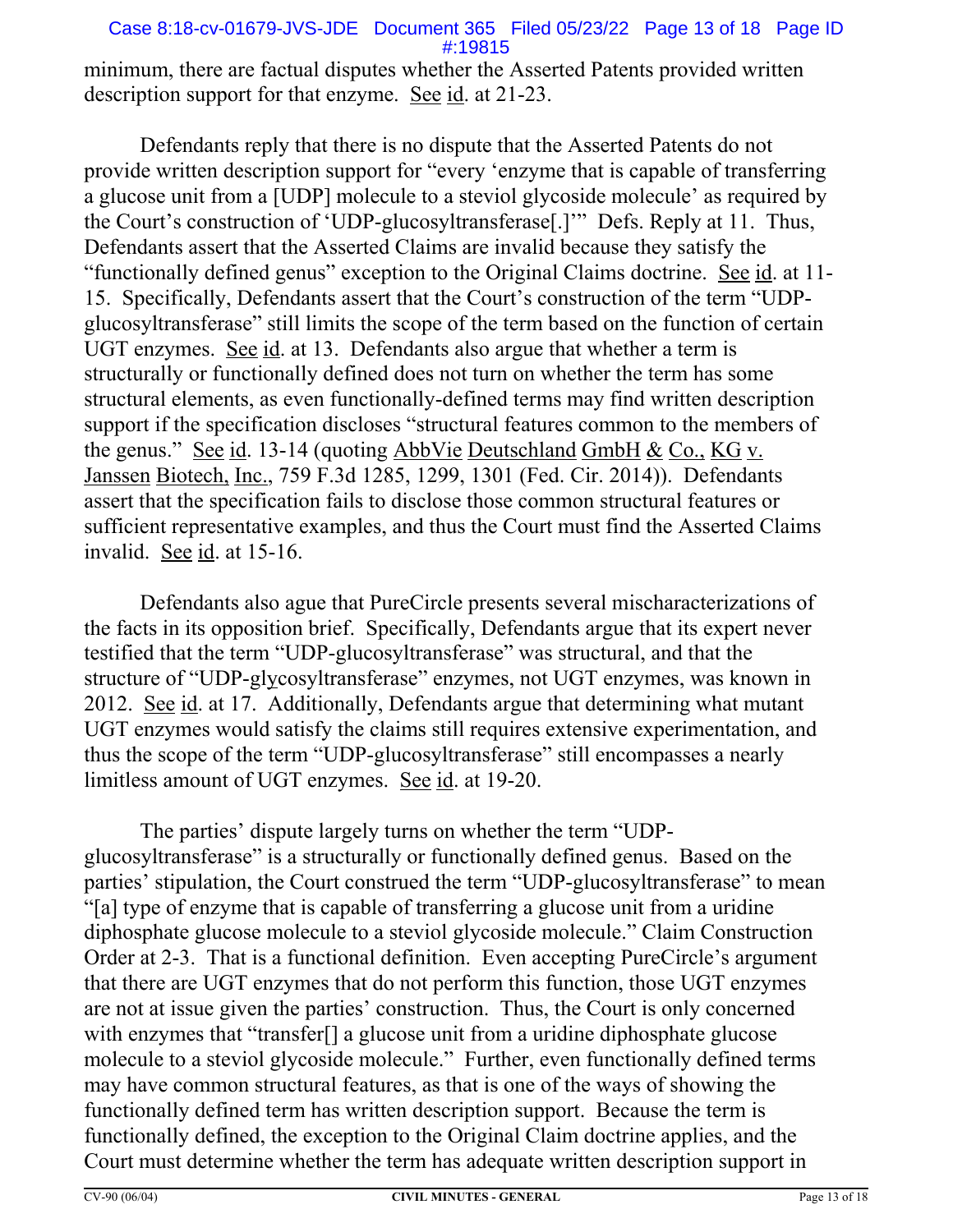Case 8:18-cv-01679-JVS-JDE Document 365 Filed 05/23/22 Page 14 of 18 Page ID #:19816

the specification.

For functionally defined genus limitations, "the written description 'must demonstrate that the applicant has made a generic invention that achieves the claimed result and do[es] so by showing that the applicant has invented species sufficient to support a claim to the functionally-defined genus." Juno, 10 F.4th at 1335 (quoting Ariad, 598 F.3d at 1349). "Generally, a genus can be sufficiently disclosed by 'either a representative number of species falling within the scope of the genus or structural features common to the members of the genus so that one of skill in the art can 'visualize or recognize' the members of the genus.'" Id. (quoting Ariad, 598 F.3d at 1350). Factors used to evaluate the adequacy of the disclosure include "the existing knowledge in the particular field, the extent and content of the prior art, the maturity of the science or technology, [and] the predictability of the aspect at issue." Id. (quoting Ariad, 598 F.3d at 1351). "One factor in considering [whether the specification sufficiently describes a representative number of species] is how large a genus is involved and what species of the genus are described in the patent." AbbVie, 759 F.3d at 1299.

There is no genuine dispute that the specification does not disclose structural features common to all UGT enzymes that "transfer[] a glucose unit from a uridine diphosphate glucose molecule to a steviol glycoside molecule." The Asserted Patents disclose, "On [sic] of skill in the art will recognize that the particular UDP-glucosyltransferase used in each reaction can either be the same or different, depending on the particular site on the steviol glycoside substrate where glucose is to be added." '257 Patent at 14:52-57. The Asserted Patents also disclose at most four examples of a UGT enzyme: UGT76G1, UGT91D2, UGT91D2e, and UGT91D11. See, e.g., id. at 10:1-8, 11:11-26, 12:18-31, 13:13-26. The specification discloses using UGT76G1 and UGT91D2 enzymes to convert steviol glycosides. See, e.g., id. Additionally, the specification provides a "nucleic sequence" for both the UGT76G1 and UGT91D2 enzyme examples, as well as methods for producing each. See id. at 20:51-23:33. The specification otherwise fails to provide structural features related to the claimed UGT enzymes.

As PureCircle emphasizes, the patent office previously rejected Defendants written description argument, finding that "a person of ordinary skill in the art could envision the ... UDP-glycosyltransferases encompassed by the claims because they have common structural feature." Docket No. 211-3 at 32. Specifically, the patent office found that the Asserted Patents "provide the DNA sequences for the UGT76G1 and UGT91D2 UDP-glycosyltransferase enzymes which could be used in the process of creating Reb X from a steviol glycoside substrate," and "working examples that show how to make the UDP-glucosyltransferase enzymes UGT761 and UGT91D2." Id.

PureCircle does not dispute that the patent office's findings are not binding on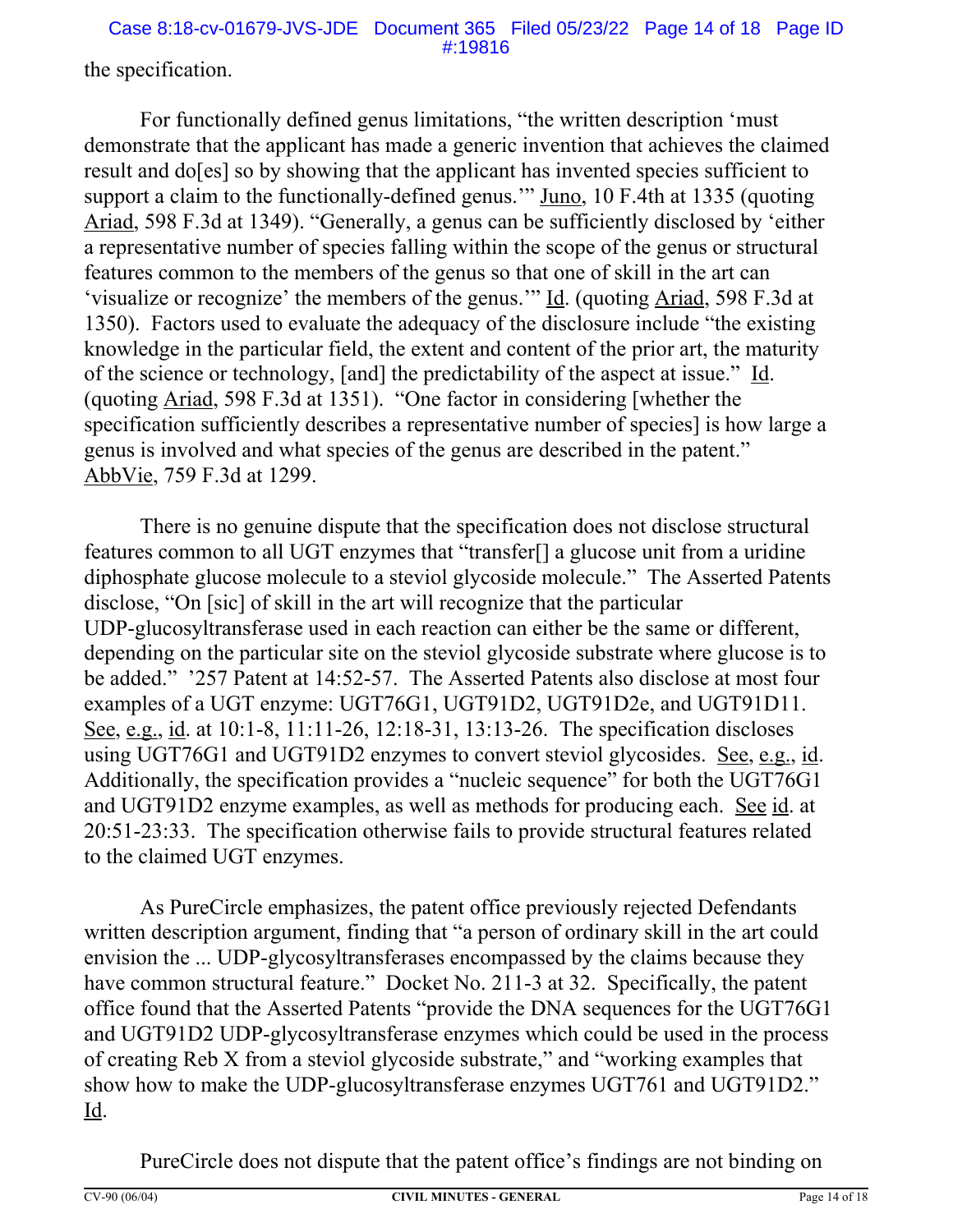#### Case 8:18-cv-01679-JVS-JDE Document 365 Filed 05/23/22 Page 15 of 18 Page ID #:19817

this Court, however. See Noelle v. Lederman, 355 F.3d 1343, 1350 (Fed. Cir. 2004) ("[A] decision from the [patent office]… may be persuasive but it is not binding precedent on this court."). As the parties agree, "[a]n enzyme's amino acid sequence does not necessarily predict the enzyme's activity (or functionality) and, therefore, testing is always required to determine the enzyme's activity (or functionality)." Defs. SUF ¶ 68; PureCircle SGD ¶ 68. Following, two enzymes with the similar sequences can have different functions and two enzymes with very different sequences can have the same function. See Defs. SUF  $\P$  69, 70, 110, 111; PureCircle SGD  $\P$  69, 70, 110, 111. Thus, there is no genuine dispute that the DNA sequences of UGT76G1 and UGT91D2 are not common structural features of the entire class of UDP-glucosyltransferases. Further, the examples of how to produce the UGT76G1 and UGT91D2 enzymes do not show structural features common to all UGT enzymes either.

PureCircle cites to several examples of structural characteristics that are allegedly common to the claimed "UDP-glucosyltransferase" genus. See PureCircle Opp'n at 20. For example, PureCircle contends, "crystal structures of many UDPglucosyltransferases had been determined in the prior art," and well-known homology modelling could be used to identify additional, functional UGT enzymes based on that crystal structure. Id. (citing PureCircle SUF ¶¶ 18-20). None of those structural characteristics are described in the specification, however.

Further, PureCircle's evidence shows that as of 2012, there were no known structural features common to the claimed UGT enzymes. Dr. Bollinger concedes that "no experimentally determined structure of UDP-glucosyltransferase was known in 2012[.]" Bollinger Rebuttal Rpt., Docket No. 179-10 ¶ 290. Dr. Bollinger opines that UGT enzymes "have an identifying signature amino-acid sequence," but also opines that sequence "is not precisely identical in all UDP-glucosyltransferases, including in UGT76G1[.]" Id. ¶ 283, 284. Additionally, although Dr. Bollinger opines that the "signature" sequence was used to identify 12 UGT enzymes as of 2012 and those UGT enzymes have common structural features, he also opines that only five of those UGT enzymes "have been shown to be functional." Id. ¶¶ 285, 286. Thus, a person of ordinary skill in the art could not use the sequence or the structural features to identify the claimed, functionally-defined genus of UGT enzymes.<sup>3</sup> Finally, contrary to PureCircle's assertion that the structure of UGT enzymes had been modeled using "homology modelling" in 2009, the evidence shows that "homology modelling" was only used to model the genus "UDPglycosyltransferases," not the subgenus "UDP-glucosyltransferases." See id. ¶¶ 42-

<sup>&</sup>lt;sup>3</sup> Generally, an inventor cannot show possession of a subgenus by way of disclosing structural characteristics common to the broader genus alone. For instance, although all enzymes generally have common structural features, those features would not show that the inventor had possession of all UGT enzymes. Rather, the structural features have to be characteristic of the subgenus.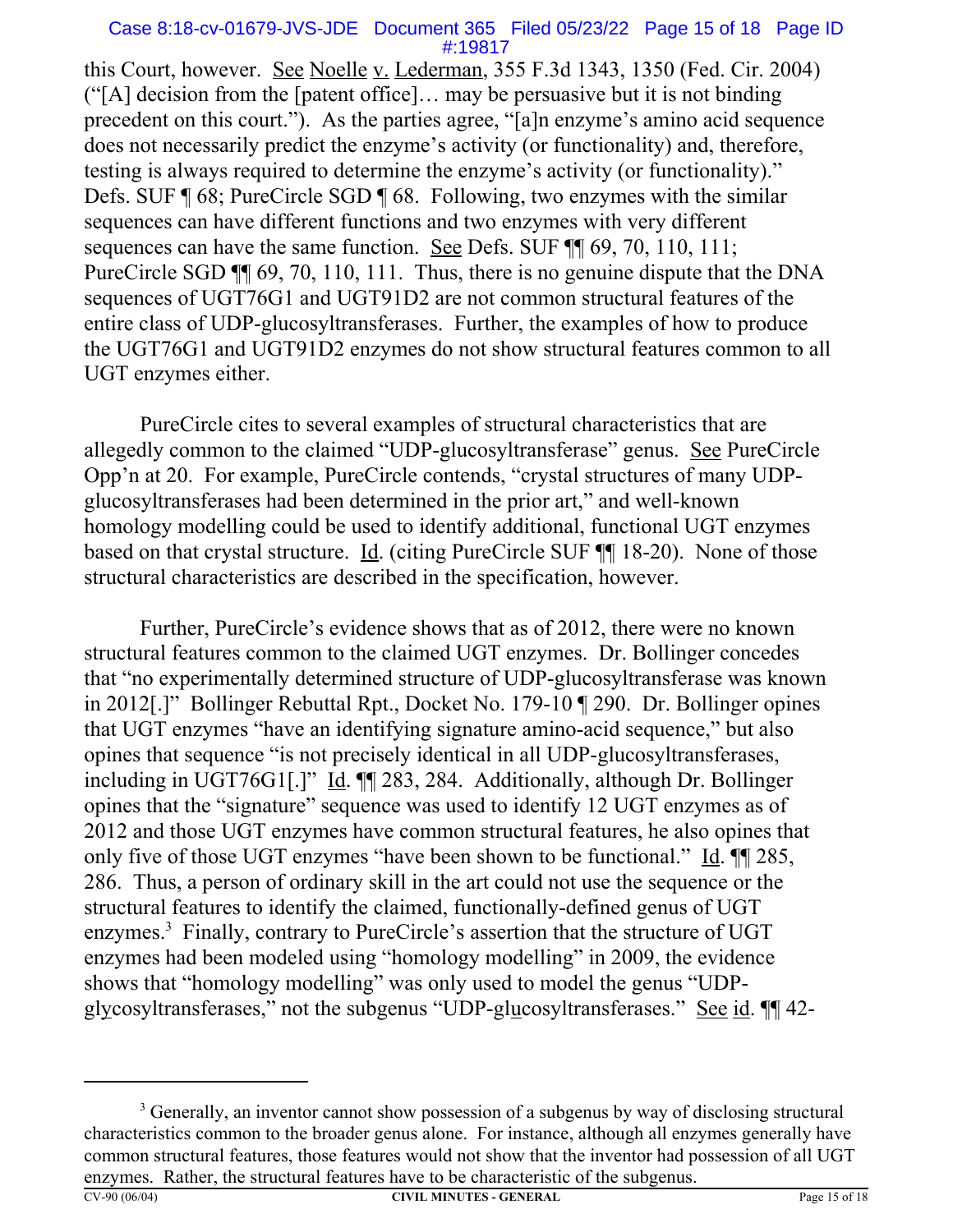$46.<sup>4</sup>$ 

For the first time at the hearing on Defendants' motion, PureCircle asserted that this case in analogous to *Erfindergemeinschaft UroPep GbR v. Eli Lilly & Co.*, 276 F. Supp. 3d 629 (E.D. Tex. 2017), *aff'd*, 739 F. App'x 643 (Fed. Cir. 2018).5 There, the district court held that the patentee presented sufficient evidence to support a jury's verdict that a functional genus term, "PDE5 inhibitors," was not invalid for lack of written description support. See id. at 643-659. The court found that the patentee provided evidence that the patent-in-suit described both a sufficient number of representative species within the scope of that genus and structural features common to the members of the genus. See id. Regarding the common structural features, the court pointed to unrebutted evidence produced by the patentee that "all PDE5 inhibitors share a common 'physical' structure." Id. at 653. By contrast, PureCircle has not produced any evidence that shows that there was a physical structure common to all UGT enzymes that was known in 2012.

There is also no genuine dispute that the examples of UGT enzymes disclosed in the Asserted Patents are not representative of the entire genus. The Federal Circuit's decision in Juno is instructive. There, the Federal Circuit found that the specification's disclosure of "two example scFvs for binding two different targets" were not representative of the entire genus of scFvs that could bind to any target, where the only detail about each scFv species disclosed was their "alphanumeric designations." 10 F.4th at 1336-37. The court found, "To satisfy the written description requirement, the patent needed to demonstrate to a skilled artisan that the inventors possessed and disclosed in their filing the particular species of scFvs that would bind to a representative number of targets." Id. In rejecting expert testimony that the examples were representative because all scFvs bind to antigens, the court stated, "Nothing about that testimony explains which scFvs will bind to which target or cures the [patent's] deficient disclosure on this score." Id*.* at 1337.

Similarly, the Asserted Patents only disclose two working examples of UGT enzymes. PureCircle does not argue that those examples are representative of all the

<sup>&</sup>lt;sup>4</sup> Dr. Bollinger references an international patent application in his report that discloses a potential "conserved pattern of secondary structure" in UGT enzymes. See Bollinger Rebuttal Rpt.  $\P$ 304. PureCircle does not provide the underlying reference or full application number for the Court to review the date of the application or the context of the disclosure in the application. It is not clear whether that disclosure relates to "UDP-glycosyltransferases" or "UDP-glucosyltransferases." Further, the application discloses that "the secondary structure appears to be conserved," suggesting that it was not proven at the time of the application whether the secondary structure was actually conserved. Without more, Dr. Bollinger's discussion of that application is insufficient to create a triable issue of fact.

 $<sup>5</sup>$  PureCircle only raised this case in its opposition brief in response to Defendants' enablement</sup> arguments, not their written description arguments.<br>CV-90 (06/04) CIVIL MINU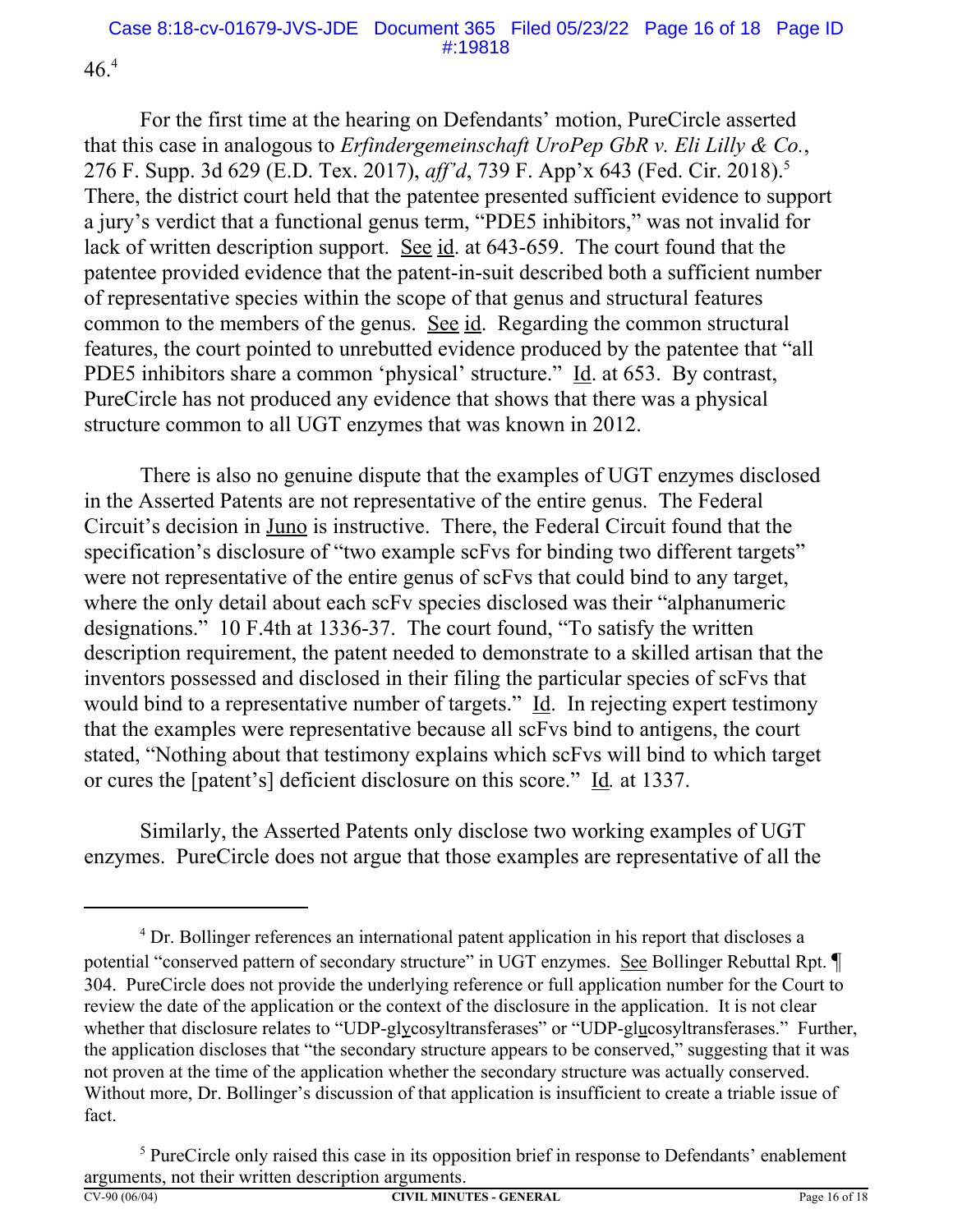### Case 8:18-cv-01679-JVS-JDE Document 365 Filed 05/23/22 Page 17 of 18 Page ID #:19819

possible UGT enzymes that "transfer[] a glucose unit from a uridine diphosphate glucose molecule to a steviol glycoside molecule." Dr. Bollinger effectively admits that the working example for UGT76G1 may not be representative of the UGT76G1 subclass. See Defs. SUF ¶ 88; PureCircle SGD ¶ 88. The parties agree that "there were only 5 UDP-glucosyltransferases at the time of filing that were known to be capable of transferring a glucose unit." PureCircle Opp'n at 18; see Defs. SUF ¶ 71; PureCircle SUF ¶ 14. PureCircle also does not dispute that there were an almost limitless number of mutations even for the five known UGT enzymes, but argues that there were known ways to discover which mutations are "active," such as through homology modelling. PureCircle Opp'n at 18-19. As Defendants argue, however, "A specification that necessitates such 'further research' is insufficient because it evinces a lack of possession." Defs. Reply at 19 (citing Ariad, 598 F.3d at 1353, 1356).

Finally, the court in <u>Juno</u> suggested that disclosing nucleotide or amino acid sequences for a claimed genus could satisfy the written description requirement if the nucleotide sequence was representative of the genus. 10 F.4th at 1337. As stated above, however, there is no genuine dispute that the nucleotide sequences of the UGT76G1 and UGT91D2 enzymes are not representative of the entire UGT enzyme genus.

Accordingly, the Court **GRANTS** Defendants' motion as to their written description defense and **DENIES** PureCircle's request for summary judgment in its favor on Defendants' written description defense.

3. The Enablement Requirement Under 35 U.S.C. § 112

Because the Court grants Defendants' motion as to their written description defense, the Court **DENIES-AS-MOOT** Defendants' motion as to their enablement defense.

## **IV. CONCLUSION**

## For the foregoing reasons, the Court **GRANTS** PureCircle's motion and **GRANTS-IN-PART** and **DENIES-IN-PART** Defendants' motion.

The Court asks the parties to meet and confer and, within 7 days, notify the Court via email to the Courtroom Deputy Clerk which parts of the order should be redacted from the publicly filed version of the order. If the parties request that any portions of the order remain sealed, when submitting their request, they shall attach a copy thereof with proposed redactions for the Court's review. Defendants shall file a proposed judgment for this case within 14 days of the issuance of the final order.

## **IT IS SO ORDERED.**